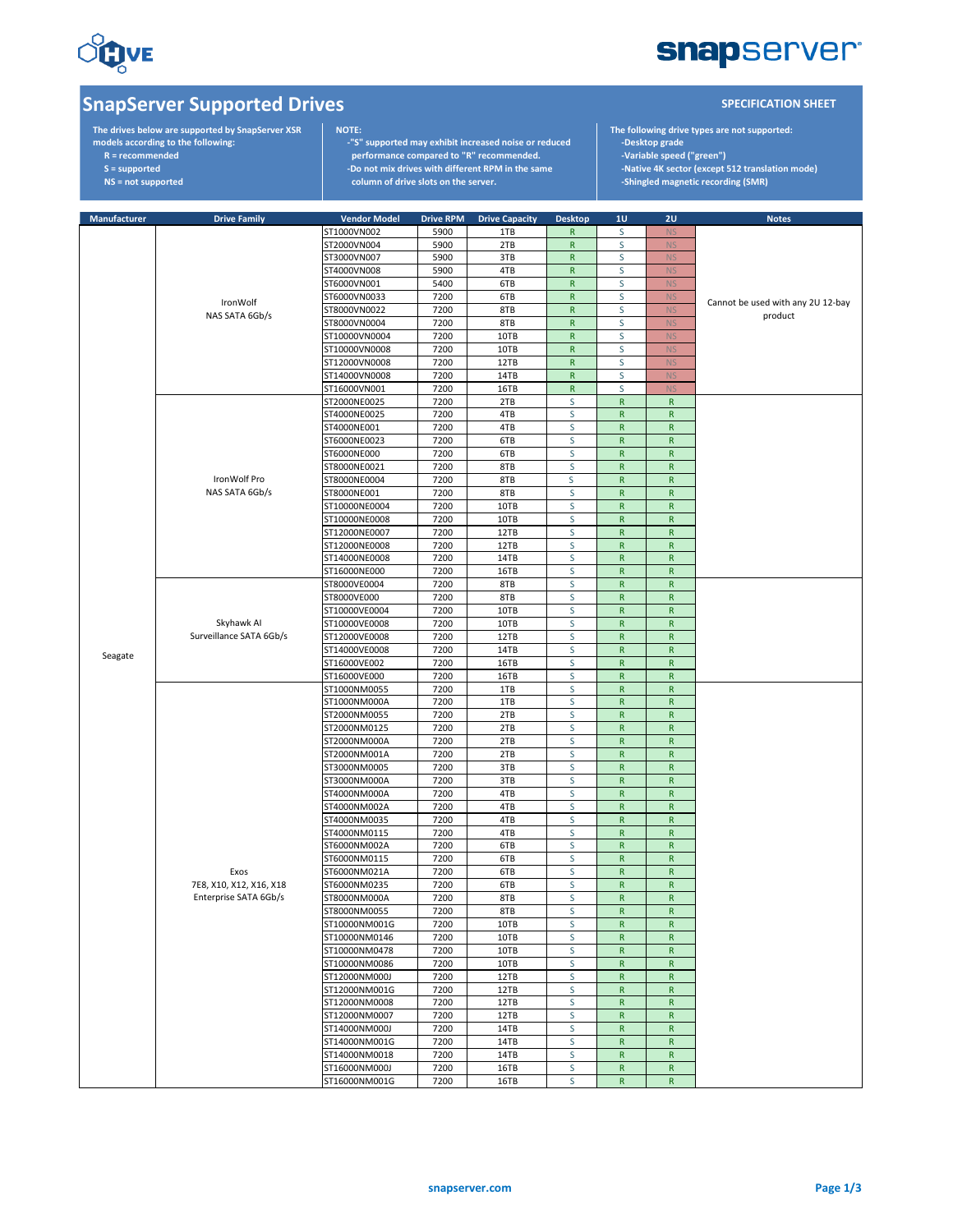

## snapserver<sup>®</sup>

| <b>Manufacturer</b> | <b>Drive Family</b>                      | <b>Vendor Model</b>          | <b>Drive RPM</b> | <b>Drive Capacity</b> | <b>Desktop</b>          | 10                          | 2U                      | <b>Notes</b>                                   |
|---------------------|------------------------------------------|------------------------------|------------------|-----------------------|-------------------------|-----------------------------|-------------------------|------------------------------------------------|
|                     |                                          | ST1000NM001A                 | 7200             | 1TB                   |                         |                             | $\mathsf R$             |                                                |
|                     |                                          | ST1000NM0045                 | 7200             | 1TB                   | <b>NS</b>               | <b>NS</b>                   | ${\sf R}$               |                                                |
|                     |                                          | ST2000NM003A                 | 7200             | 2TB                   | <b>NS</b>               | <b>NS</b>                   | ${\sf R}$               |                                                |
|                     |                                          | ST2000NM004A                 | 7200             | 2TB                   | <b>NS</b>               | <b>NS</b>                   | ${\sf R}$               |                                                |
|                     |                                          | ST2000NM0045                 | 7200             | 2TB                   | NS                      | <b>NS</b>                   | ${\sf R}$               |                                                |
|                     |                                          | ST2000NM0135                 | 7200             | 2TB                   | <b>NS</b>               | <b>NS</b>                   | ${\sf R}$               |                                                |
|                     |                                          | ST3000NM001A                 | 7200             | 3TB                   | NS                      | <b>NS</b>                   | ${\sf R}$               |                                                |
|                     |                                          | ST3000NM0035                 | 7200             | 3TB                   | <b>NS</b>               | <b>NS</b>                   | ${\sf R}$               |                                                |
|                     |                                          | ST4000NM003A                 | 7200             | 4TB                   | <b>NS</b>               | <b>NS</b>                   | ${\sf R}$               |                                                |
|                     |                                          | ST4000NM005A                 | 7200             | 4TB                   |                         |                             | $\mathsf R$             |                                                |
|                     |                                          | ST4000NM0025                 | 7200             | 4TB                   | <b>NS</b><br><b>NS</b>  | <b>NS</b><br><b>NS</b>      | ${\sf R}$               |                                                |
|                     |                                          | ST4000NM0125                 | 7200             | 4TB                   | <b>NS</b>               | <b>NS</b>                   | ${\sf R}$               | Cannot be used in Desktop or 1U 4-bay          |
|                     |                                          | ST6000NM003A                 | 7200             | 6TB                   | <b>NS</b>               | <b>NS</b>                   | $\mathsf R$             |                                                |
|                     |                                          | ST6000NM029A                 | 7200             | 6TB                   |                         |                             | ${\sf R}$               |                                                |
|                     | Exos                                     |                              |                  |                       | <b>NS</b>               | <b>NS</b>                   |                         |                                                |
| Seagate             | 7E8, X10, X12, X16, X18                  | ST6000NM0245<br>ST6000NM0095 | 7200             | 6TB                   | NS                      | <b>NS</b><br>N <sub>S</sub> | ${\sf R}$               | product                                        |
|                     | Enterprise SAS 12Gb/s                    |                              | 7200             | 6TB                   | <b>NS</b>               |                             | ${\sf R}$               |                                                |
|                     |                                          | ST8000NM0156                 | 7200             | 8TB                   | NS                      | <b>NS</b>                   | ${\sf R}$               |                                                |
|                     |                                          | ST8000NM001A                 | 7200             | 8TB                   | <b>NS</b>               | <b>NS</b>                   | ${\sf R}$               |                                                |
|                     |                                          | ST8000NM0075                 | 7200             | 8TB                   | <b>NS</b>               | <b>NS</b>                   | ${\sf R}$               |                                                |
|                     |                                          | ST10000NM002G                | 7200             | 10TB                  | NS                      | <b>NS</b>                   | ${\sf R}$               |                                                |
|                     |                                          | ST10000NM0096                | 7200             | 10TB                  | <b>NS</b>               | <b>NS</b>                   | ${\sf R}$               |                                                |
|                     |                                          | ST12000NM004J                | 7200             | 12TB                  | NS                      | <b>NS</b>                   | ${\sf R}$               |                                                |
|                     |                                          | ST12000NM002G                | 7200             | 12TB                  | <b>NS</b>               | <b>NS</b>                   | ${\sf R}$               |                                                |
|                     |                                          | ST12000NM0038                | 7200             | 12TB                  | <b>NS</b>               | <b>NS</b>                   | ${\sf R}$               |                                                |
|                     |                                          | ST12000NM0027                | 7200             | 12TB                  | <b>NS</b>               | <b>NS</b>                   | $\mathsf R$             |                                                |
|                     |                                          | ST14000NM004J                | 7200             | 14TB                  | <b>NS</b>               | <b>NS</b>                   | ${\sf R}$               |                                                |
|                     |                                          | ST14000NM002G                | 7200             | 14TB                  | NS                      | <b>NS</b>                   | ${\sf R}$               |                                                |
|                     |                                          | ST14000NM0048                | 7200             | 14TB                  | <b>NS</b>               | <b>NS</b>                   | ${\sf R}$               |                                                |
|                     |                                          | ST16000NM004J                | 7200             | 16TB                  | <b>NS</b>               | <b>NS</b>                   | ${\sf R}$               |                                                |
|                     |                                          | ST16000NM002G                | 7200             | 16TB                  | <b>NS</b>               | <b>NS</b>                   | $\mathsf R$             |                                                |
|                     |                                          | MG04ACA100N                  | 7200             | 1TB                   | S                       | $\mathsf R$                 | ${\sf R}$               |                                                |
|                     |                                          | MG04ACA200N                  | 7200             | 2TB                   | S                       | R                           | ${\sf R}$               |                                                |
|                     |                                          | MG04ACA200E                  | 7200             | 2TB                   | S                       | $\mathsf{R}$                | ${\sf R}$               |                                                |
|                     |                                          | MG04ACA300E                  | 7200             | 3TB                   | S                       | $\mathsf{R}$                | ${\sf R}$               |                                                |
|                     | <b>Enterprise Capacity</b><br>SATA 6Gb/s | MG04ACA400N                  | 7200             | 4TB                   | S                       | R                           | $\mathsf R$             |                                                |
|                     |                                          | MG04ACA400E                  | 7200             | 4TB                   | S                       | R                           | ${\sf R}$               |                                                |
|                     |                                          | MG08ADA400N                  | 7200             | 4TB                   | S                       | R                           | ${\sf R}$               |                                                |
|                     |                                          | MG08ADA400E                  | 7200             | 4TB                   | S                       | $\mathsf{R}$                | ${\sf R}$               |                                                |
|                     |                                          | MG08ADA600E                  | 7200             | 6TB                   | S                       | $\mathsf R$                 | ${\sf R}$               |                                                |
|                     |                                          | MG06ACA600E                  | 7200             | 6TB                   | S                       | R                           | $\mathsf R$             |                                                |
|                     |                                          | MG08ADA800E                  | 7200             | 8TB                   | S                       | R                           | ${\sf R}$               |                                                |
|                     |                                          | MG06ACA300E                  | 7200             | 8TB                   | S                       | R                           | ${\sf R}$               |                                                |
|                     |                                          | MG06ACA10TE                  | 7200             | 10TB                  | S                       | $\mathsf{R}$                | ${\sf R}$               |                                                |
| Toshiba             |                                          | MG08ACA14TE                  | 7200             | 14TB                  | S                       | $\mathsf R$                 | ${\sf R}$               |                                                |
|                     |                                          | MG07ACA14TE                  | 7200             | 14TB                  | S                       | R                           | $\mathsf R$             |                                                |
|                     |                                          | MG08ACA16TE                  | 7200             | 16TB                  | S                       | R                           | ${\sf R}$               |                                                |
|                     |                                          | MG04SCA20EN                  | 7200             | 2TB                   | <b>NS</b>               | <b>NS</b>                   | ${\sf R}$               |                                                |
|                     |                                          | MG04SCA20EE                  | 7200             | 2TB                   | <b>NS</b>               | <b>NS</b>                   | ${\sf R}$               |                                                |
|                     |                                          | MG08SDA400N                  | 7200             | 4TB                   | <b>NS</b>               | <b>NS</b>                   | ${\sf R}$               |                                                |
|                     | <b>Enterprise Capacity</b>               | MG08SDA400E                  | 7200             | 4TB                   | <b>NS</b>               | <b>NS</b>                   | $\mathsf R$             |                                                |
|                     |                                          | MG08SDA600E                  | 7200             | 6TB                   | <b>NS</b>               | N <sub>S</sub>              | ${\sf R}$               |                                                |
|                     |                                          | MG06SCA600E                  | 7200             | 6TB                   | <b>NS</b>               | <b>NS</b>                   | R                       | Cannot be used in Desktop or 1U 4-bay          |
|                     | SAS 12Gb/s                               | MG08SDA800E                  | 7200             | 8TB                   | <b>NS</b>               | <b>NS</b>                   | $\mathsf R$             | product                                        |
|                     |                                          | MG06SCA800E                  | 7200             | 8TB                   | NS                      | <b>NS</b>                   | ${\sf R}$               |                                                |
|                     |                                          | MG06SCA10TE                  | 7200             | 10TB                  | <b>NS</b>               | <b>NS</b>                   | $\mathsf R$             |                                                |
|                     |                                          | MG07SCA12TE                  | 7200             | 12TB                  | <b>NS</b>               | <b>NS</b>                   | ${\sf R}$               |                                                |
|                     |                                          | MG07SCA14TE                  | 7200             | 14TB                  | NS                      | <b>NS</b>                   | $\mathsf R$             |                                                |
|                     |                                          | MG08SCA16TE                  | 7200             | 16TB                  | NS                      | <b>NS</b>                   | $\mathsf R$             |                                                |
| Western<br>Digital  |                                          | WD60EFZX                     | 7200             | 6TB                   | $\mathsf{R}$            | S                           | <b>NS</b>               |                                                |
|                     |                                          | WD80EFBX                     | 7200             | 8TB                   | ${\sf R}$               | S                           | <b>NS</b>               |                                                |
|                     |                                          | WD80EFAX                     | 7200             | 8TB                   | R                       | S                           | <b>NS</b>               |                                                |
|                     | <b>Red Plus</b><br>NAS SATA 6Gb/s        | WD101EFBX                    | 7200             | 10TB                  | ${\sf R}$               | S                           | <b>NS</b>               | Western Digital standard Red NAS               |
|                     |                                          | WD101EFAX                    | 7200             | 10TB                  | $\overline{\mathsf{R}}$ | S                           | <b>NS</b>               | drives are SMR and therefore not<br>supported. |
|                     |                                          | WD120EFBX                    | 7200             | 12TB                  | ${\sf R}$               | S                           | <b>NS</b>               |                                                |
|                     |                                          | WD120EFAX                    | 7200             | 12TB                  | ${\sf R}$               | S                           | <b>NS</b>               |                                                |
|                     |                                          | WD140EFGX                    | 7200             | 14TB                  | $\overline{\mathsf{R}}$ | S                           | <b>NS</b>               |                                                |
|                     |                                          | WD140EFFX                    | 7200             | 14TB                  | ${\sf R}$               | S                           | <b>NS</b>               |                                                |
|                     |                                          | WD102KFBX                    | 7200             | 10TB                  | S                       | ${\sf R}$                   | ${\sf R}$               |                                                |
|                     | Red Pro                                  | WD121KFBX                    | 7200             | 12TB                  | S                       | $\mathsf{R}$                | ${\sf R}$               | Western Digital standard Red NAS               |
|                     | NAS SATA 6Gb/s                           | WD141KFGX                    | 7200             | 14TB                  | S                       | R                           | ${\sf R}$               | drives are SMR and therefore not               |
|                     |                                          | WD161KFGX                    | 7200             | 16TB                  | S                       | $\overline{\mathsf{R}}$     | $\overline{\mathsf{R}}$ | supported.                                     |